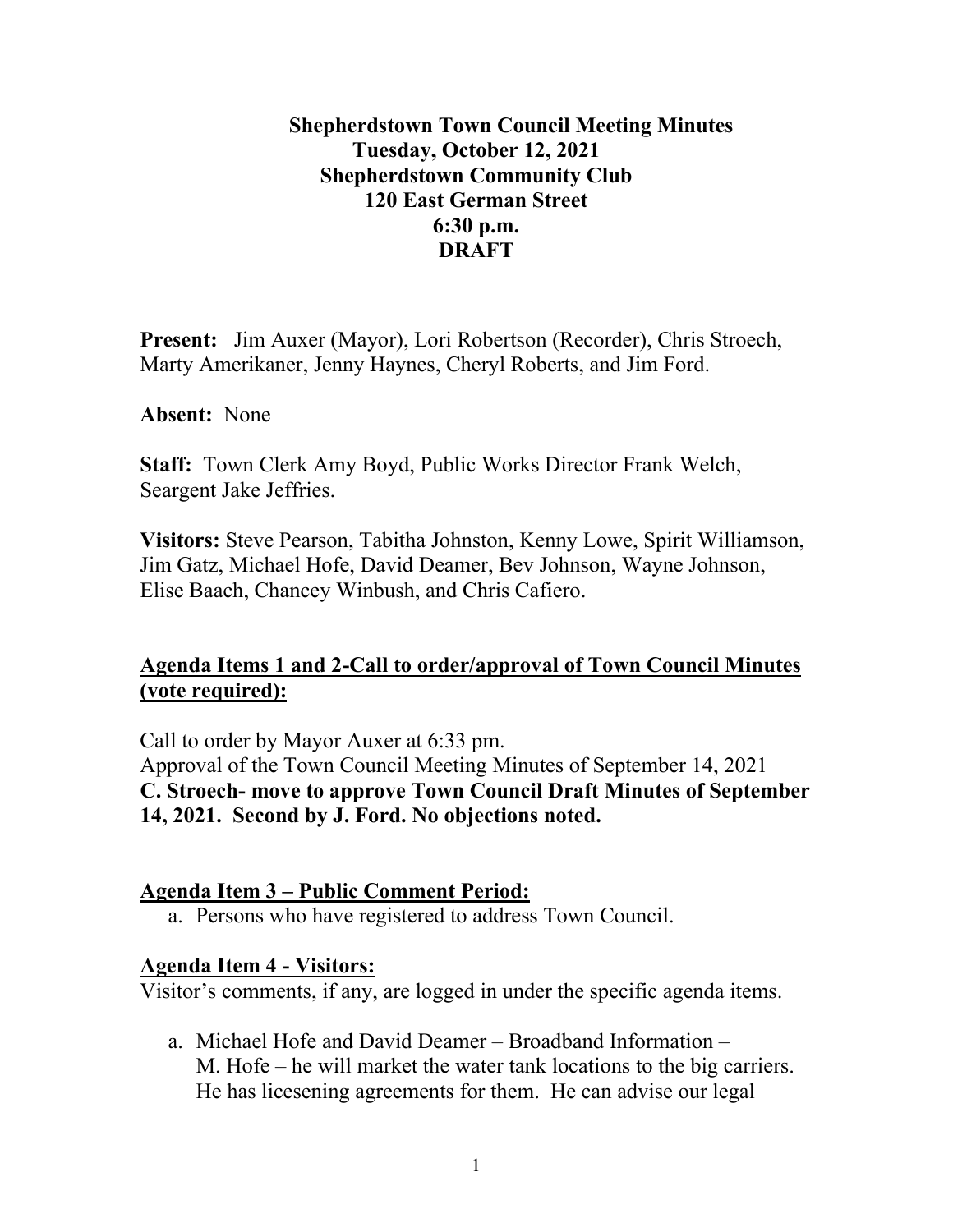counsel as to what the terms mean. He will help the structural anaylisis, permits, construction monoriting (meaning he will make sure no extra equipment is not added that they aren't paying for). Once the equipment is placed, the carrier will pay the city for the use of the tanks. There is no cost to the town. All leases are with the city. He will work with the utility board and the utility bd. Works with the city. The land where the tanks sit is who owns the tanks, thus who the lease is with. Installation problems are seldom. An engineer will make sure the tanks can hold the equipment, but doesn't forsee any issues.

F. Welch – the tanks are inspected regularly.

M. Hofe – needs a confirming email so he can move forward. Mayor – he will do that and also reach out to town Attorney Chazz Printz.

K. Lowe – think about future uses for potential revenue streams. Could get the carriers to agree to maintain the tank and to paint it.

- b. James Gatz Jefferson County Development Authority Update There is a forum with municipal leaders on Thursday evening via Zoom at 6 p.m. regarding what town's need and how JCDA can help. He gave a rundown of what JCDA does, its mission statement. They hired a new executive director about a year ago.. There is a new website with videos to attract businesses to the area highlighting that Jefferson County is a good place to live. The industrial park near Black Dog Coffee has been selling space.
	- K. Lowe explained the banners about to erected on four telephone poles that he is paying for. It refers to Shepherdstown as Sheptown WV 25443. They will come down after Homecoming. Some merch will be sold at Lila's and the Rainbow Connection with the money will help recoup his investment in the banners. Discussion ensued if we want to be known as Sheptown as many also refer to us as Shetown. If we want to rebrand Shepherdstown, the public should have input in the future.

#### **Agenda Item 5 – Public Hearings:**

a. Second readings of the following ordinances: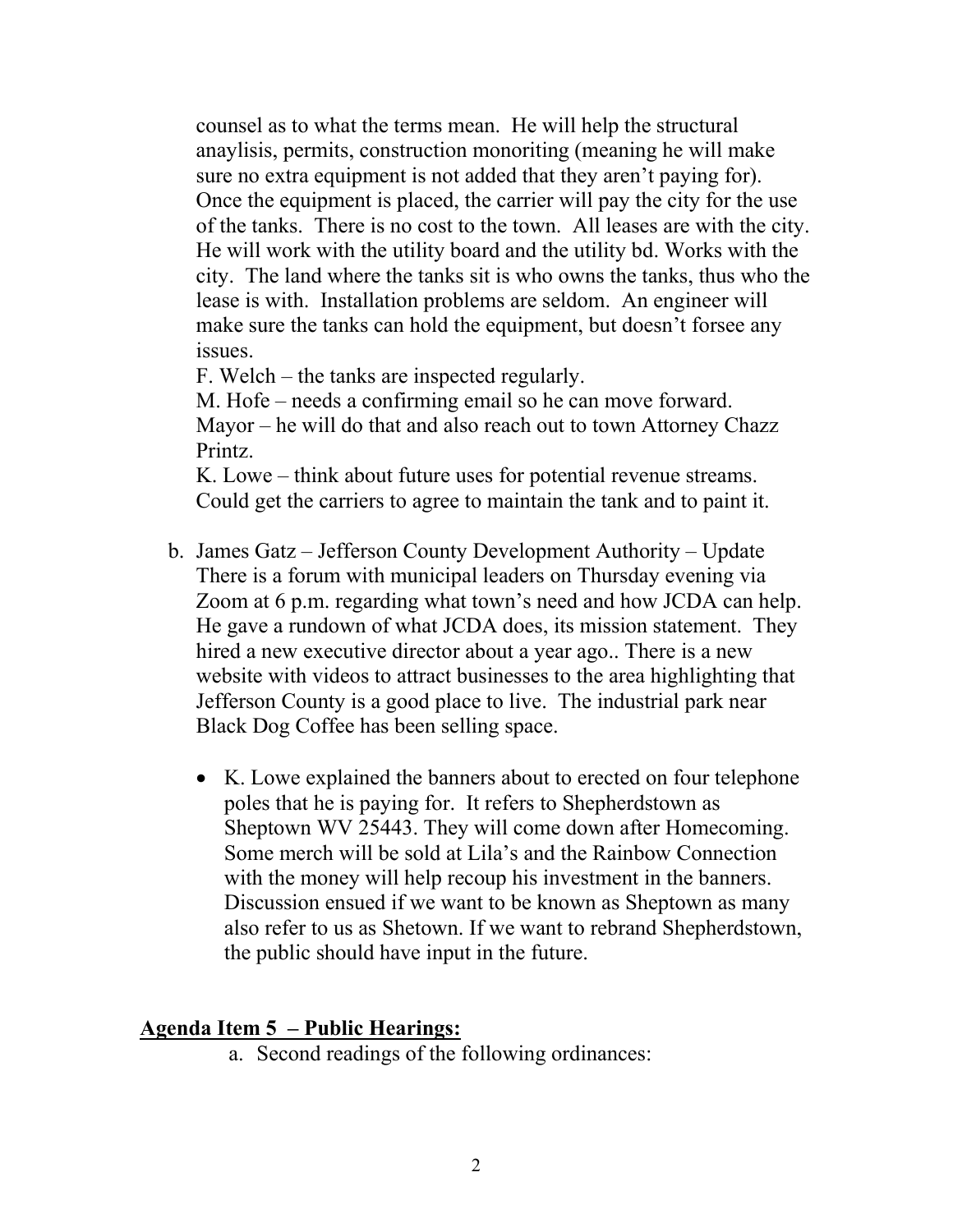- An Ordinance to create and adopt Section 7-601 of Chapter 6, Title 7 of the Code of Shepherdstown to establish that simple larceny of goods or chattels of the value of less than one thousand dollars is illegal.
- An Ordinance to Amend Section 3-104 of Chapter 1, Title 3 of the Code of Shepherdstown pertaining to the penalty for the unlawful sale, illegal possession, and consumption, of alcoholic beverages in public places.
- An Ordinance to Amend Section 3-407 of Chapter 4, Title 3 of the Code of Shepherdstown relating to the nonintoxicating beer and the use of false identification by persons underage.
- An Ordinance to enact Section 4-208 of Chapter 2, Title 4 of the Code of Shepherdstown pertaining to the penalty for nuisances caused by dogs.
- An Ordinance to amend Section 6-304 of Chapter 3, Title 6 of the Code of Shepherdstown pertaining to the unlawful sale or use of fireworks.
- An Ordinance to amend Section 7-103 of Chapter 1, Title 7 of the Code of Shepherdstown relating to criminal offenses for indecent exposure, public indecency, and invasion of privacy.
- An Ordinance to amend Section 7-106 of Chapter 1, Title 7 of the Code of Shepherdstown relating to weapons and firearms.
- An Ordinance to amend Section 7-107 of Chapter 1, Title 7 of the Code of Shepherdstown relating to the discharge of firearms.
- An Ordinance to amend Section 7-109 of Chapter 1, Title 7 of the Code of Shepherdstown relating to falsely reporting an emergency incident.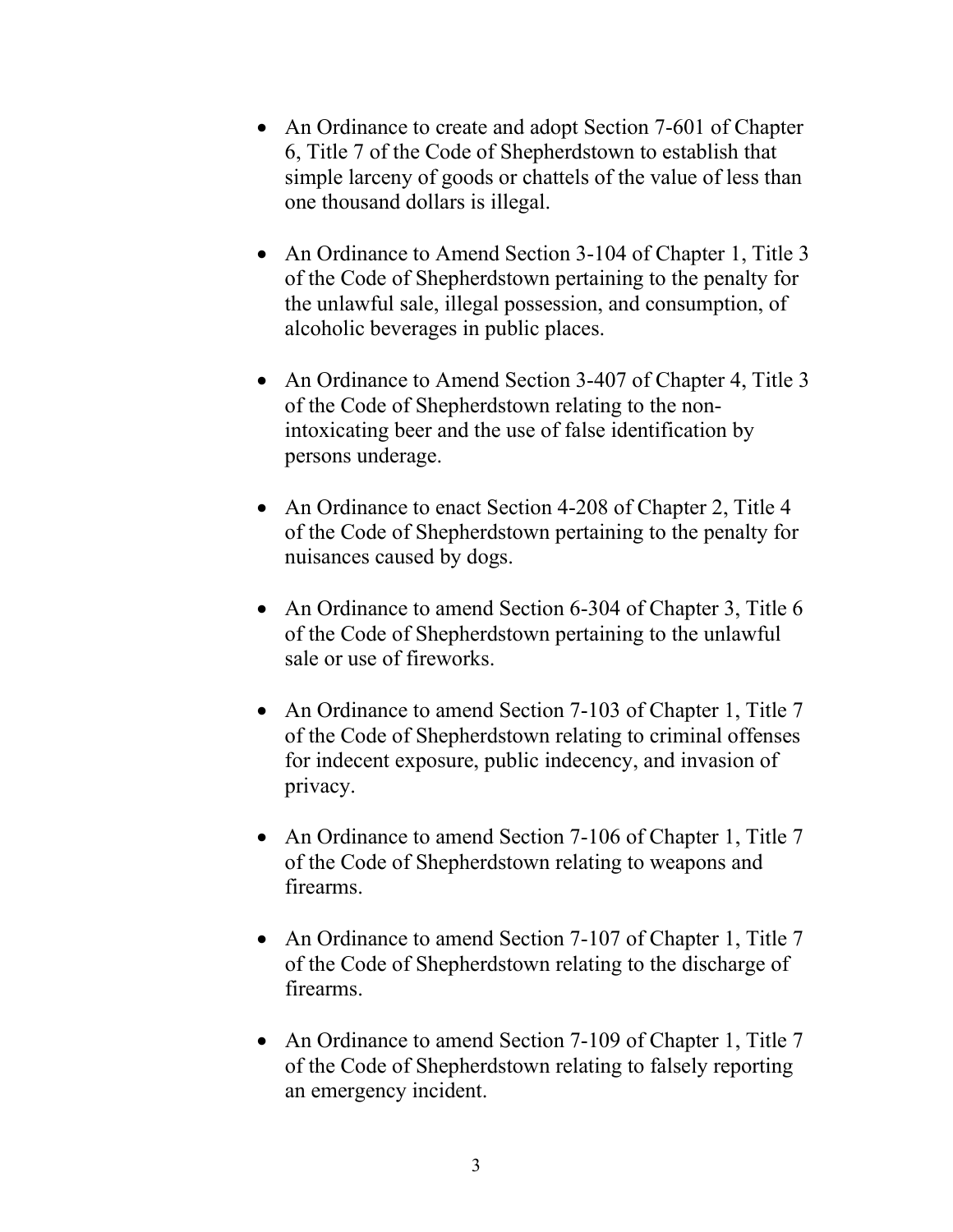- An Ordinance to amend Section 7-110 of Chapter 1, Title 7 of the Code of Shepherdstown relating to riots and unlawful assemblages.
- An Ordinance to create and adopt Section 7-501 of Chapter 5, Title 7 of the Code of Shepherdstown to make it lawful to litter and to establish penalties for violations.
- An Ordinance to adopt Chapter 6, Title 6 of the Code of Shepherdstown relating to the discharge of firearms.
- An Ordinance to enact Section 12c-1009 of Chapter 10, Title 12c of the Code of Shepherdstown regarding stealing from or tampering with any parking meter, vending machine, pay telephone, cash machine, etc.

**C. Roberts – move to approve all of the second readings of the above ordinances. Second by L. Robertson. No objections noted.**

#### **Agenda Item 6 – Unfinished Business:**

a. Christmas in Shepherdstown – Friday after Thanksgiving J. Haynes – Santa is on the way and the Who gals will be in force.

#### **Agenda Item 7 – Old Business:**

- a. Website redesign update vote on approval Draft RFP J. Ford – asked to hold off until October's meeting. Chazz has reviewed the terms and conditions. **C. Stroech – move to approve the RFP with final changes to be made by Amy Boyd, Mayor Auxer, and the council as previously discussed. Second by J. Ford. No objections noted**
- b. Ascend Program Mayor- it is slow moving and they have inquired about the use of the Tobacco Warehouse.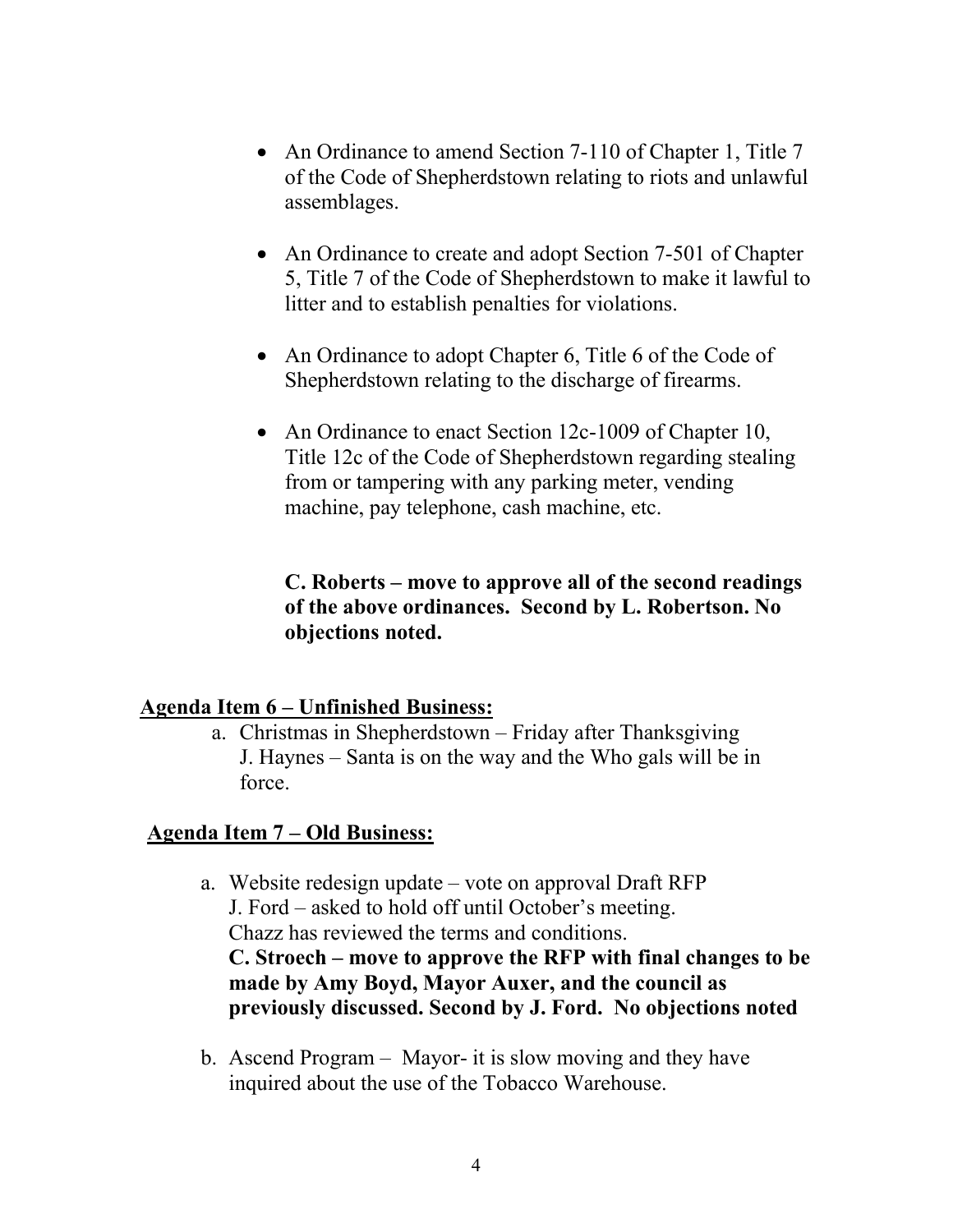### **Agenda Item 8 – New Business:**

- **a.** Report on Age Friendly Shepherdstown Marty Amerikaner AFS takes in the needs and goals of all ages in the community. They look at communication, walking paths, looking at a centralized kiosk, handrail and lights on W. High St, painting yellow lines on steps for better line-of-sight, and grants for courses on producing art.
- b. Initial discussion regarding the development of a public commons area – Chris Stroech The idea is to develop, in town, a public common area. It could be a new space or an expansion of a current one in a park. There are grants to fund outdoor spaces that are due at the end of the year to fund a study.
- c. Event Requests:
	- None

# **Agenda Item 9 – Mayor's Report:**

- FEMA 5-6 years ago we looked at the Flood Plane change. We were turned down at the time. We can now re-address it using the past information we collected and the Mayor has sent this info to FEMA. The purpose is to eliminate the need for flood insurance.
- Public Works and volunteers from Generation Panhandle cleaned all of the trash receptacles. They did a great job!
- There is an upcoming book sale at the Community Club.
- Homecoming is next weekend at 10 a.m.
- We will have a brainstorming workshop for the council/public 10/27 at 6 p.m.
- Check out the new bike/walking path on Shepherd University

# **Agenda Item 10 – Reports of Committees:**

# **A. Finance Committee:**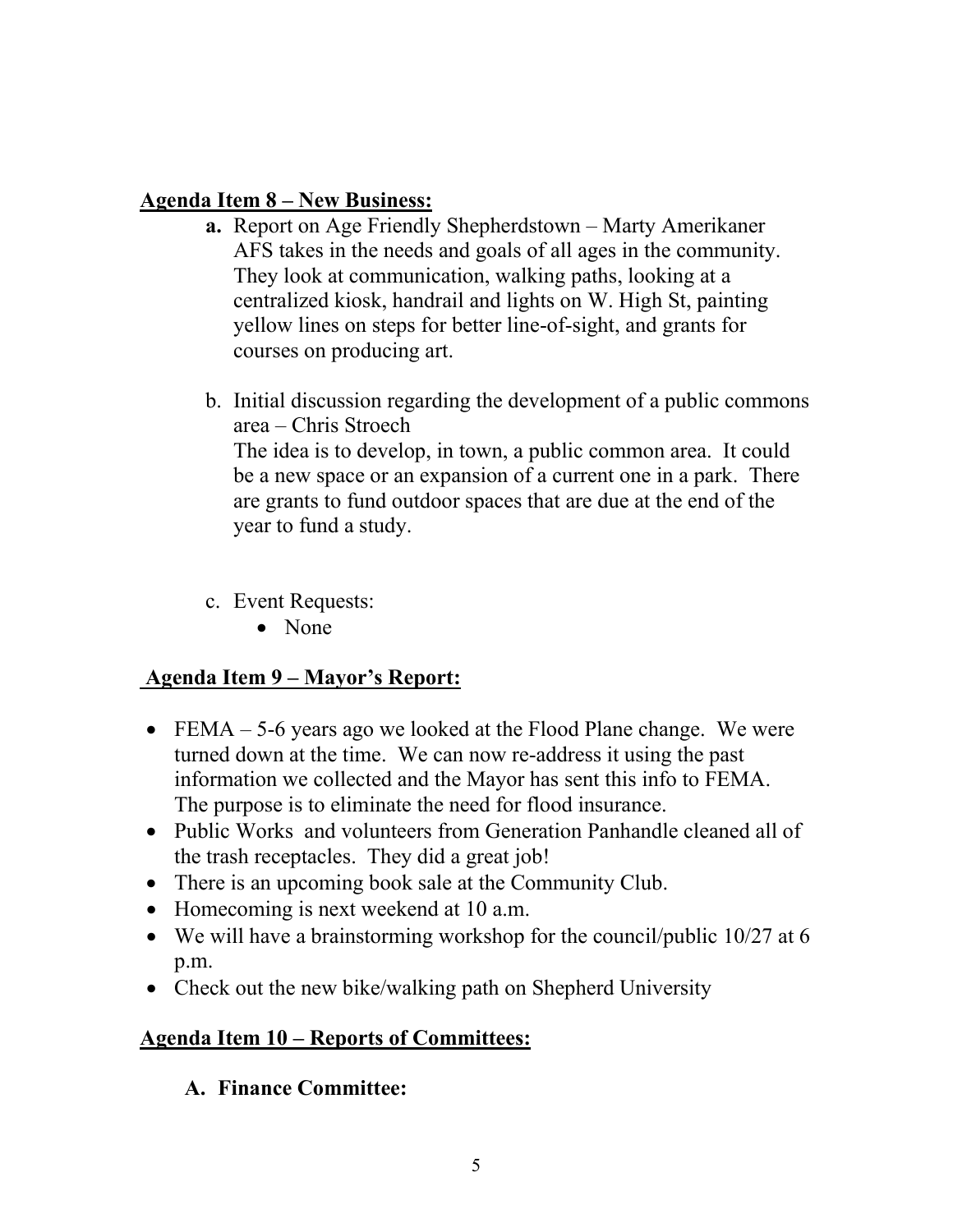- 1. No meeting in September 2021
- 2. Finance Reporting:
	- 3. Recommendations
		- a. None

#### **B. Parking Committee:**

- 1. No September meeting
- 2. Recommendations: None

### **C. Police Committee:**

- 1. No September meeting
- 2. Recommendations: None

### **D. Parks and Recreation Committee:**

- 1. Meeting minutes of September 2021
- 2. Recommendations: a. None

### **E. Public Works Committee:**

- 1. Meeting minutes of September 2021
- 2. Recommendations: None

### **F. Path Advisory Committee**

- 1. No meeting in September
- 2. Recommendations:
	- a. None

.

#### **G. Grant Committee**

- 1. No meeting scheduled for September 2021
	- **a.** Recommendations: None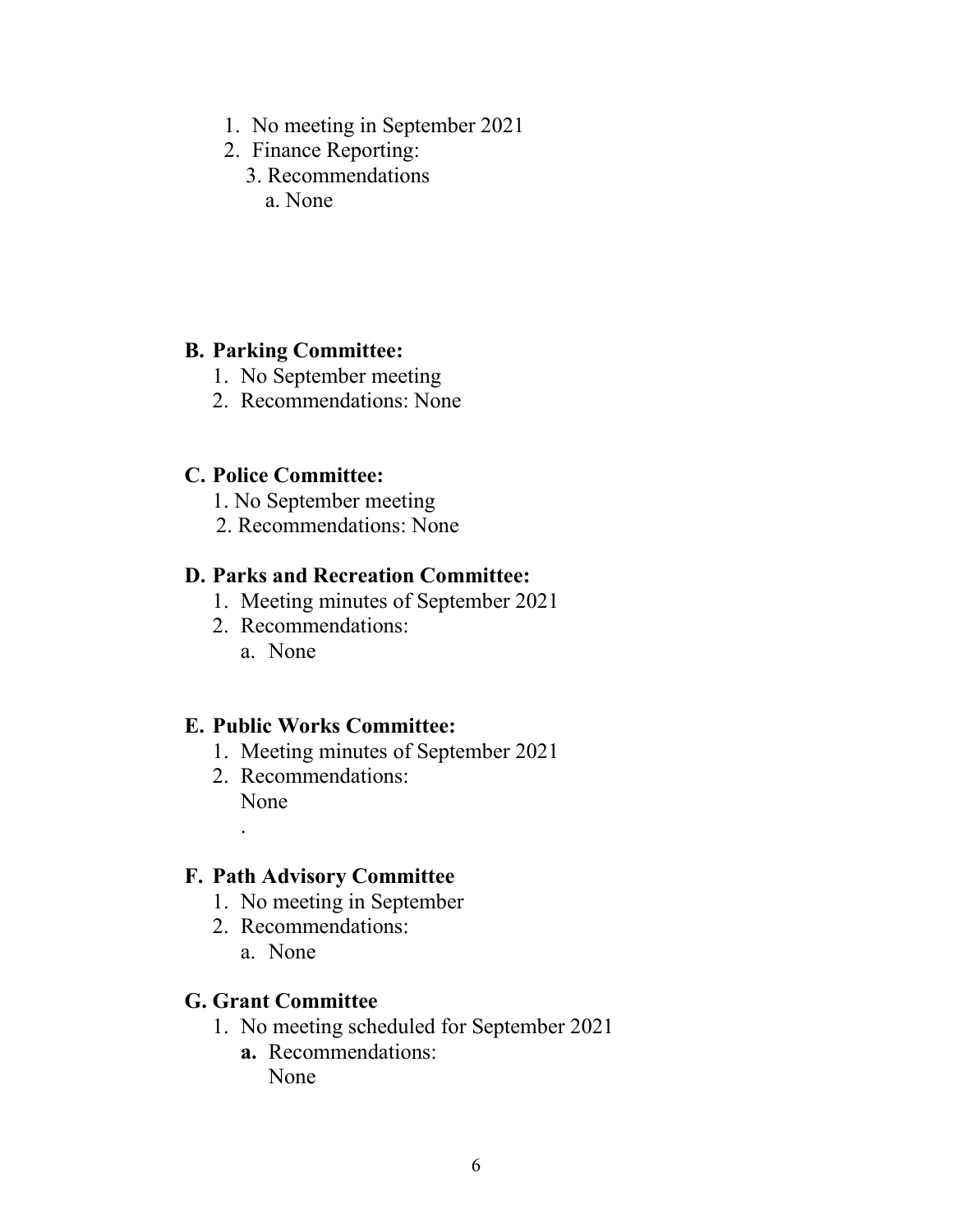### **Agenda item 11 – Report of Commissions, Authority and Boards:**

### **A. Historic Landmarks Commission:**

- 1. Meeting minutes of September 2021
- 2. Recommendations:
	- a. None

# **B. Planning Commission:**

- 1. Meeting minutes of September 2021 not available at this time
- 2. Recommendations:
	- **a.** An ordinance to amend section 9-905, subpart II, of Chapter 9, Title 9 of the Code of Shepherdstown, by expanding and further describing the legal remedies available for violations of this title.
- C. Cafiero this is for when it's discovered that projects are started or something is being demolished. Currently, we cannot stop it without a court ordered injunction. This will allows the Mayor and Zoning Officer to sign a Stop Work Order without having to go to court to get it.

### **L. Robertson – motion to move forward for the 1st reading. Second by C. Stroech. No objections noted**

# **D. Tree Commission**

- 1. Meeting minutes of September 2021 not available at this time
- 2. Recommendations: None
- 3. L. Robertson the Grant Committee presented proposals for a tree inventory that grant money can be used for.

# **E. Water and Sanitary Board:**

- 1 –Meeting minutes of September 2021
- 2 Recommendations:
	- a. None

# **F. Board of Appeals**

1. No meeting scheduled

# **C. Roberts – move to adjourn at 8:09 p.m. Second by J Haynes. No objections noted.**